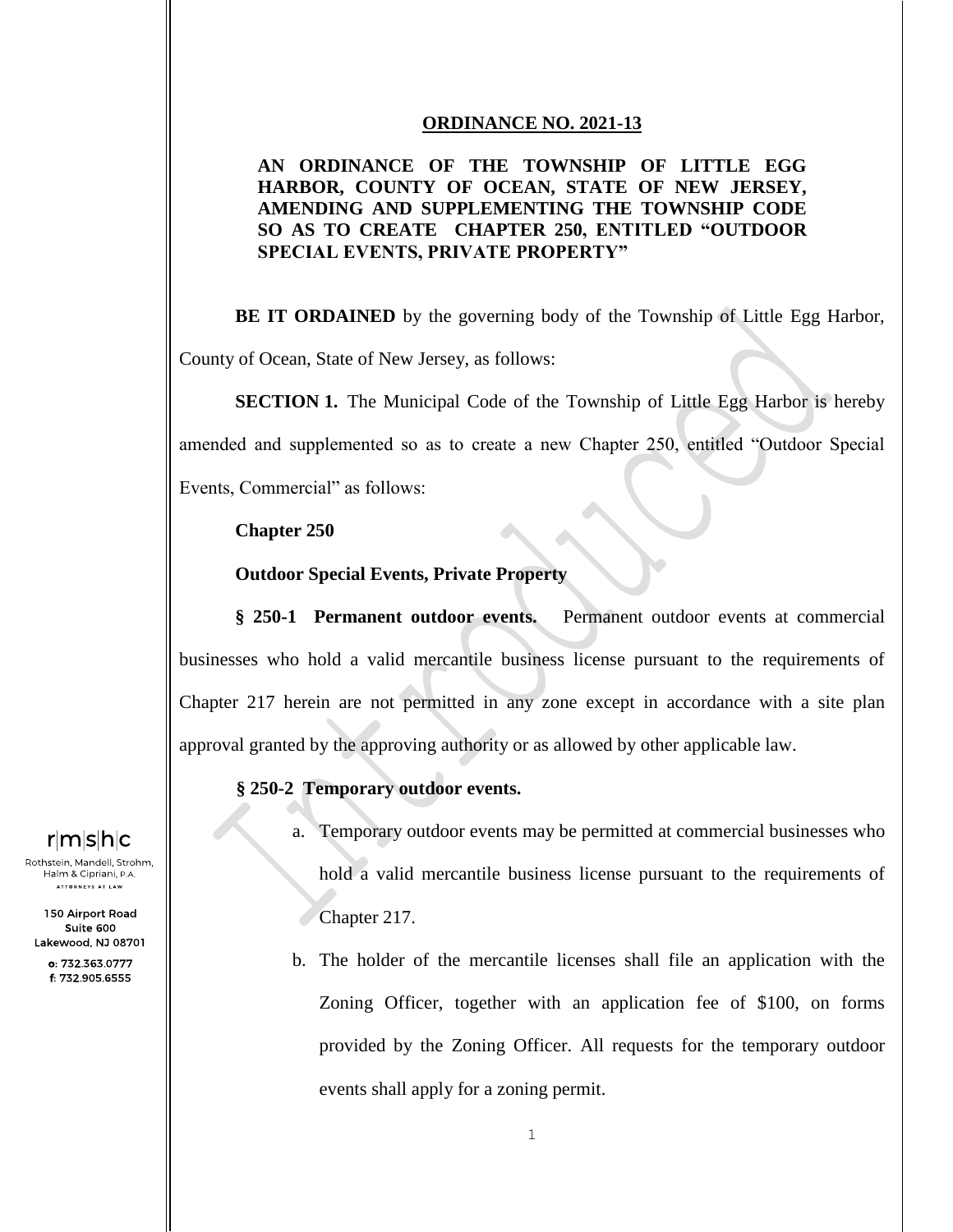- c. Filing period. An application for an outdoor event permit shall be filed with the Zoning Officer not less than 30 days before the date on which it is proposed to conduct the outdoor event.
- d. In addition to the payment of the applicable fee, the applicant shall provide:
	- 1. A sketch plat depicting the location and size of the event,
	- 2. The location of any temporary structures or goods to be displayed,
	- 3. A description of the purpose of the proposed event and the estimated number of persons participating and/or attending.
	- 4. The start date and duration of the event. No events may occur after 9:00 p.m. or before 9:00 a.m.
	- 5. A letter of authorization from the owner of the property approving the event.
	- 6. A plan for the collection and removal of trash and refuse.
	- 7. A plan as to compliance with any and all County Board of Health requirements as to the sale of food and/or beverages, as well as any additional requirements pursuant to the Township Code.
	- 8. The names of all vendors that the applicant intends to use at the outdoor event.
	- 9. Whether the applicant intends to hire off-duty police officers in accordance with Section 93-13 of the Township Code.

## r∣m∣s∣h∣c

Rothstein, Mandell, Strohm, Halm & Cipriani, P.A. **ATTORNEYS AT LAW** 

150 Airport Road Suite 600 Lakewood, NJ 08701

> 0: 732 363 0777 f: 732.905.6555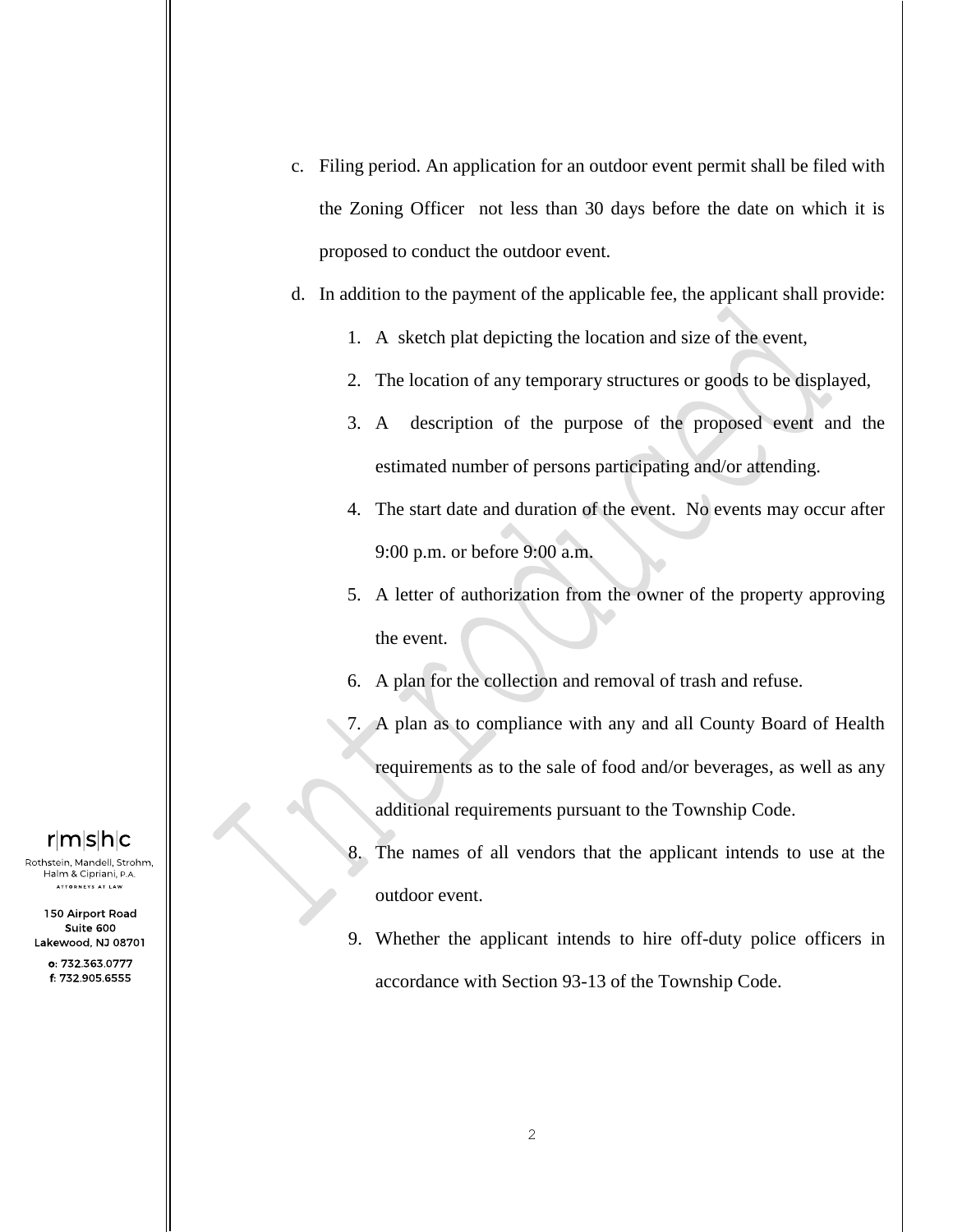- 10. Any other requirements deemed necessary for public health and safety as determined by the Township Administrator, upon conferring with the Chief of Police.
- e. Each business with a mercantile license in the Township shall be limited to four (4) outdoor events per calendar year on the property associated with the business. The second permitted event shall not commence within 30 days from the termination of the first permitted event.
- f. All proposals for tents require approval by the Bureau of Fire Prevention as well as the Zoning Officer. Tents exceeding 900 square feet or 30 feet in any dimension require approval under the Uniform Construction Code.
- g. No temporary outdoor event shall be located within any designated fire lane.
- h. All temporary outdoor events shall not be located closer than the required front parking setback line or 25 feet from any street right-of-way line, whichever is greater, and shall not be located within 15 feet from any side or rear property line, or other distance deemed appropriate for the particular site, as determined by the Zoning Officer.

#### **§ 250-3 Appeal**

The applicant may appeal the denial of any requested permit to the Zoning Board

## rimisihic

Rothstein, Mandell, Strohm, Halm & Cipriani, P.A. **ATTORNEYS AT LAW** 

150 Airport Road Suite 600 Lakewood, NJ 08701

> 0: 732 363 0777 f: 732.905.6555